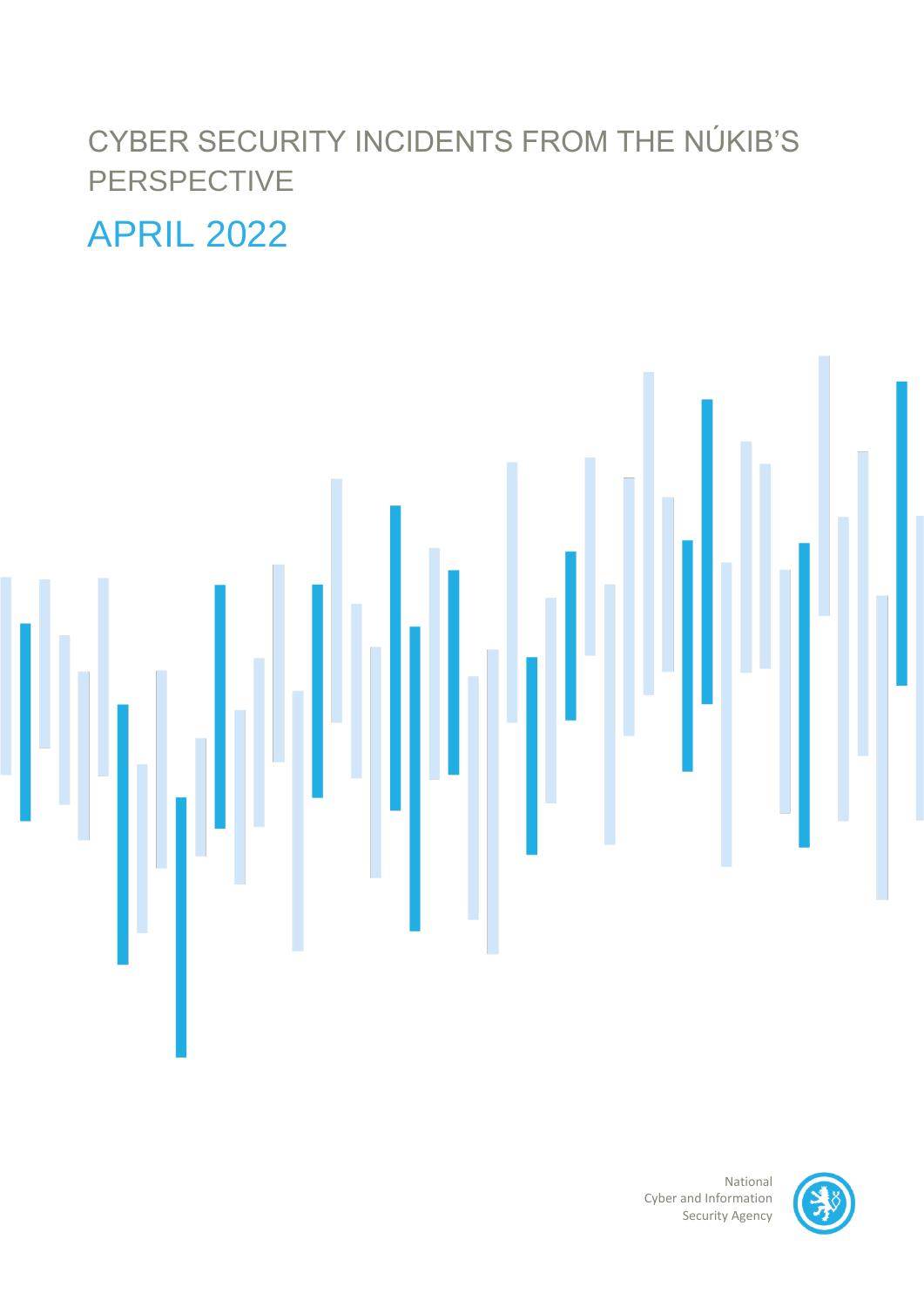## Summary of the month Table of contents

April was a month with the second highest number of incidents in the last twelve months. Compared to the previous months, the number of organisations that notified NÚKIB about an incident has grown by one-fifth.

The growth in the number of incidents was mainly caused by a campaign led by a pro-Russian hacktivist group known as Killnet. NÚKIB was notified about associated cyber incidents by seven organisations. The attacks were generally less sophisticated, causing the unavailability of web pages. The group did not compromise the information systems of their targets and hence did not access the data stored in them. It is likely that Killnet's motivation was to harm the reputation of its targets.

The attacks are likely to be associated with the Czech Republic's support to Ukraine. Killnet is a Russian-speaking group and based on its statements, supports the Russian Federation. Since the beginning of the invasion, the group has attacked not only organisations and governmental institutions in the Czech Republic but also other NATO states and Ukraine. The DDoS attacks in partner states coincided with important events, typically military or humanitarian support to Ukraine. The attacks in the Czech Republic were no exception in this regard.

[Number of cyber incidents reported to NÚKIB](#page-2-0)

[Severity of the addressed cyber incidents](#page-2-1)

[Classification of the incidents reported to NÚKIB](#page-3-0)

[Trends in cyber security in](#page-4-0) April

[Technique of the month:](#page-5-0) [Malicious File](#page-5-0)

[Focused on the threat:](#page-6-0) DDoS campaign launched by Killnet

The following report summarises the events of the month. The data, information and conclusions contained herein are primarily based on cyber incidents reported to NÚKIB. Where the report contains information from open sources in some sections, the source of this information is always stated.

You can send comments and suggestions for improving the report to the address [komunikace@nukib.cz.](mailto:komunikace@nukib.cz)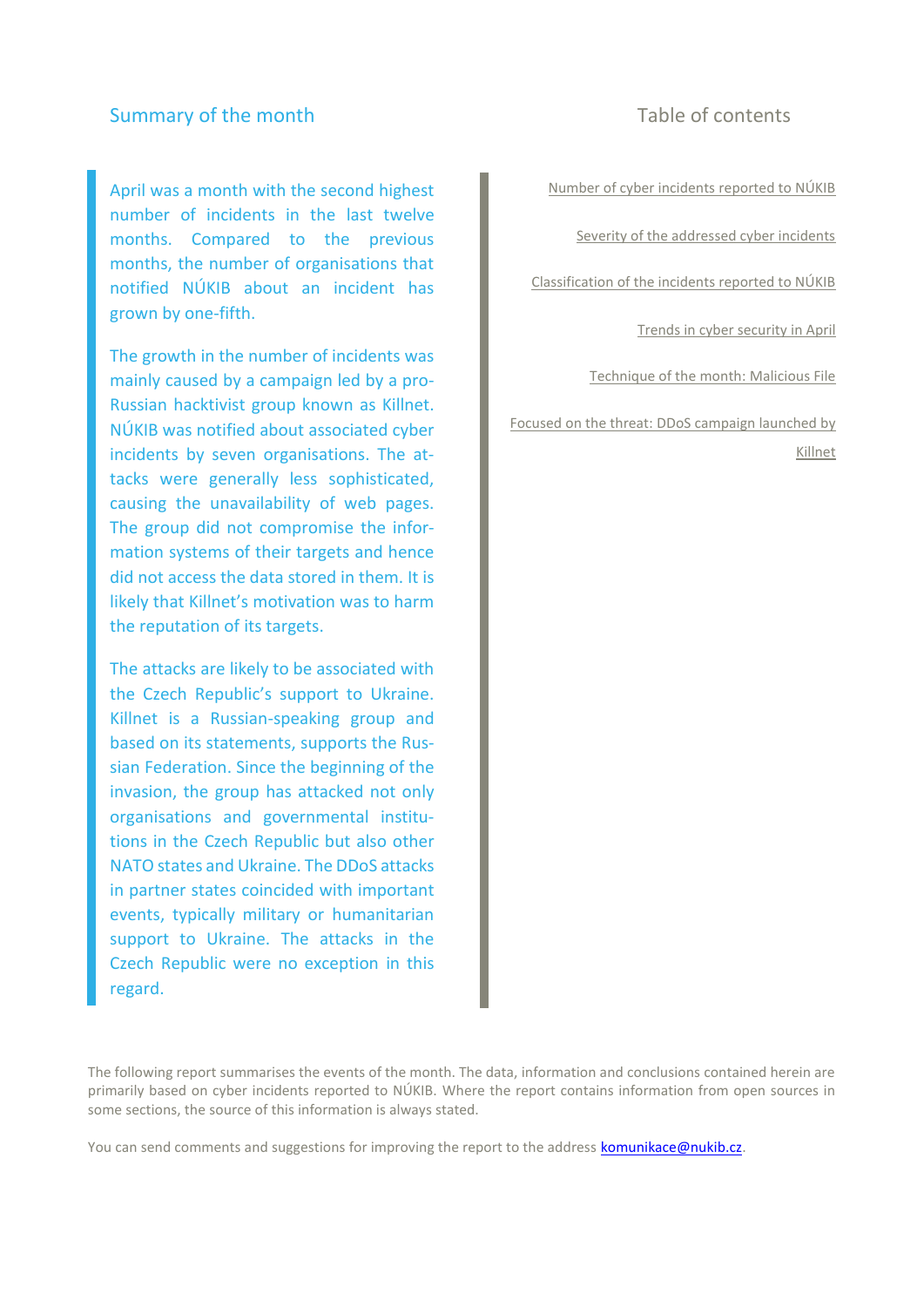# <span id="page-2-0"></span>Number of cyber security incidents reported to NÚKIB

April was a month with the second highest number of incidents in the last twelve months. It was only surpassed by November when the ProxyShell vulnerability was actively abused.<sup>1</sup>



# <span id="page-2-1"></span>Severity of the handled cyber incidents<sup>2</sup>

Two-thirds of April's incidents had significant impacts. They were mainly caused by DDoS attacks, which, among others, targeted important state institutions, and ransomware, which attacked smaller non-regulated entities.



 $1$  Thirteen incidents were reported to NÚKIB by obligated persons according to the Cyber Security Act. The remaining seven incidents were reported by entities that do not fall under this law.

<sup>&</sup>lt;sup>2</sup> NÚKIB determines the severity of cyber incidents on the basis of Decree No. 82/2018 Coll. and its internal methodology.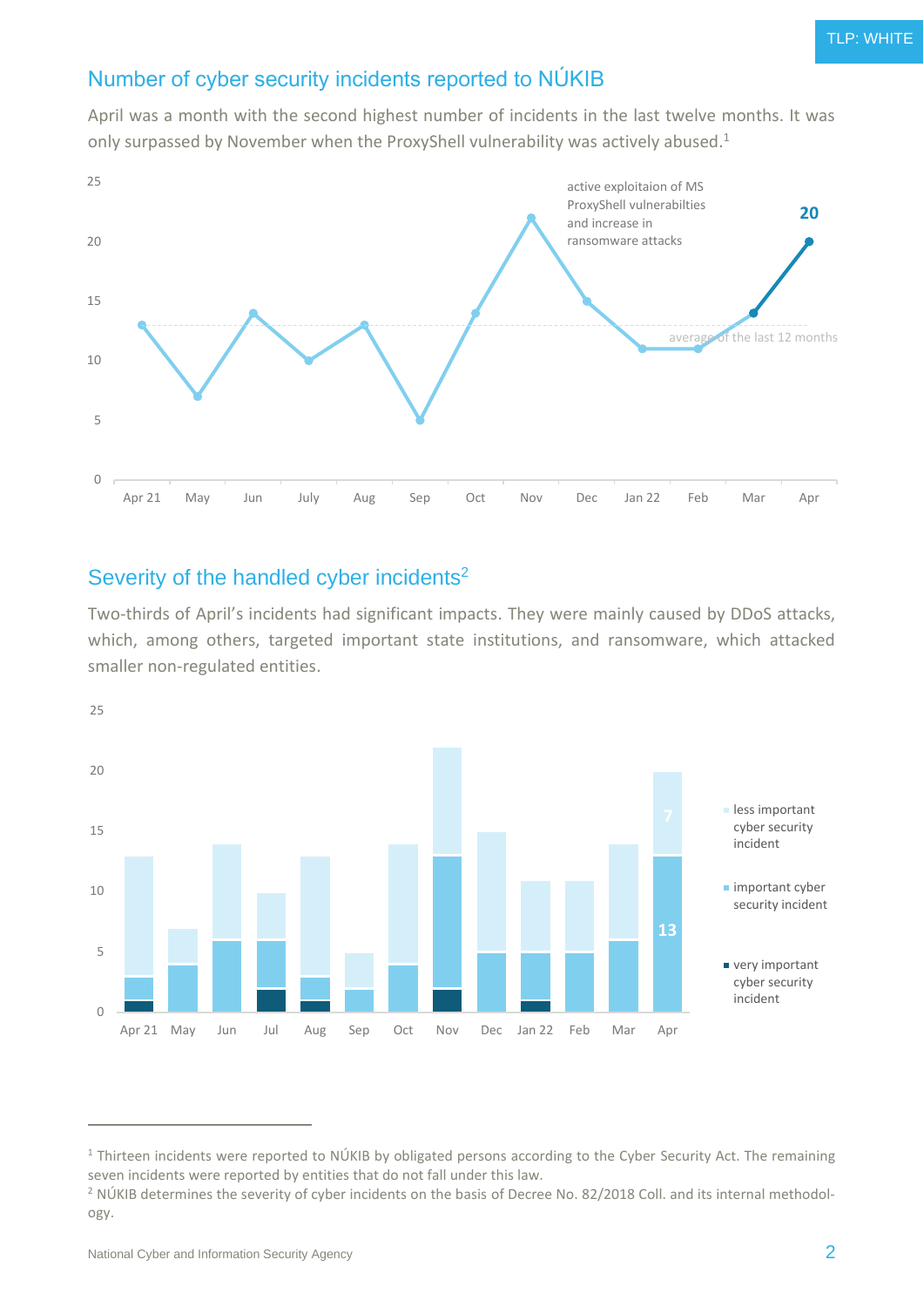# <span id="page-3-0"></span>Classification of the incidents reported to NÚKIB<sup>3</sup>

NÚKIB classified April's incidents within the following four categories:

- o Three-quarters of all the incidents resulted in the unavailability of services. Seven of these incidents were caused by DDoS attacks, which had only represented a minor part of the incidents reported to NÚKIB in the preceding months. Ransomware and cryptomining malware had adverse effects on availability in five cases; in three incidents, the service unavailability was caused by a technical failure;
- $\circ$  The second most frequent category included incidents with unauthorised access to information. One of them was an attack against a local authority's database, whose content the attackers stole. The attackers have not published the data so far; nevertheless, its publishing cannot be ruled out in the near future;
- o NÚKIB classified one attack as fraud. The attackers probably compromised an e-mail account of an important state institution's employee. subsequently, they sent phishing e-mails with diplomatic theme from the e-mail account to governmental organisations in other European countries (see page 4);
- o The last remaining April's incident was classified by NÚKIB within the malicious code category after NÚKIB had found elements of a Czech company's infrastructure communicating with Emotet malware control servers.



 $3$  The cyber incident classification is based on the ENISA taxonomy: [Reference Incident Classification Taxonomy](https://www.enisa.europa.eu/publications/reference-incident-classification-taxonomy)  $-$ ENISA [\(europa.eu\)](https://www.enisa.europa.eu/publications/reference-incident-classification-taxonomy)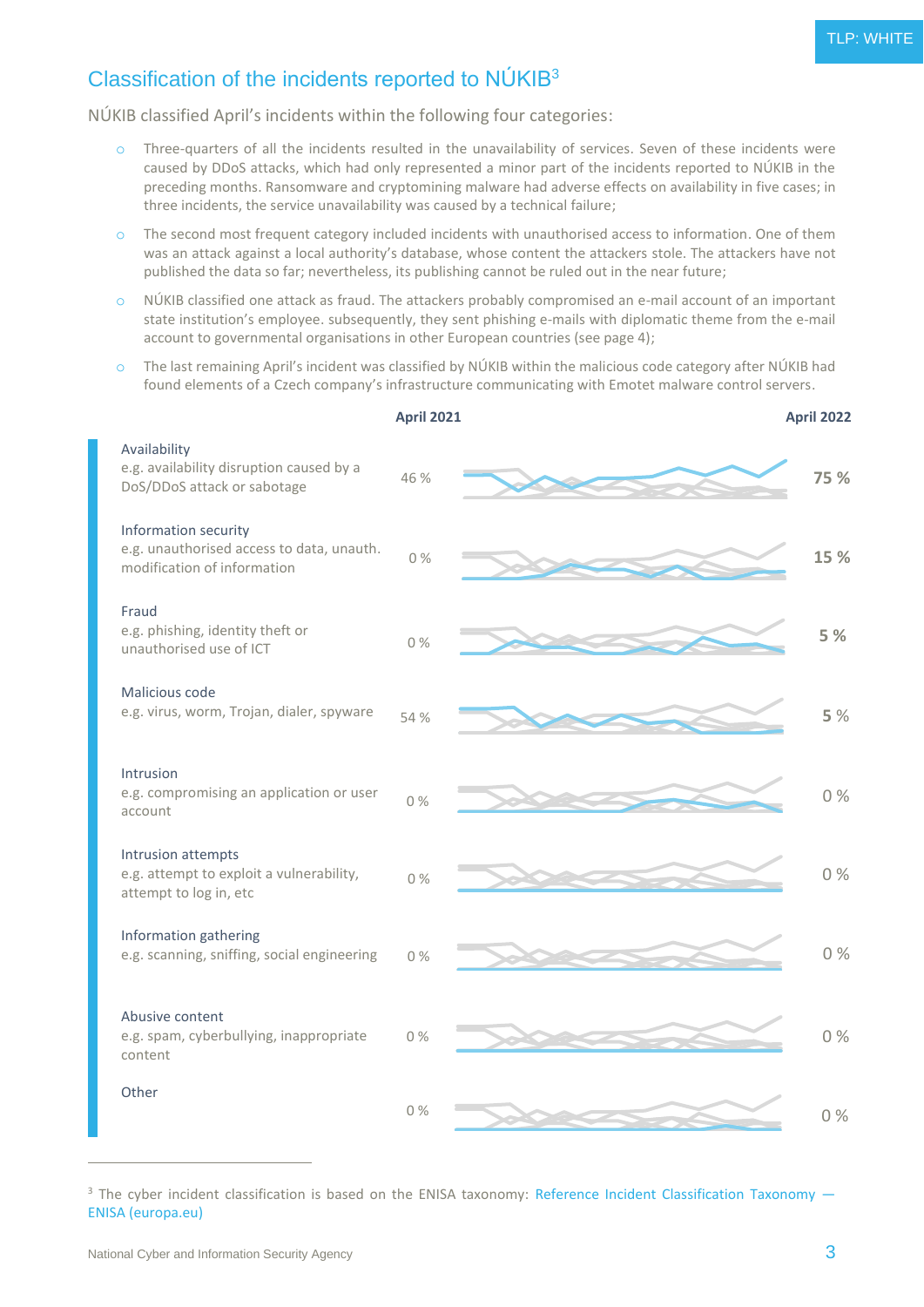# <span id="page-4-0"></span>April trends in cyber security from the NÚKIB's perspective<sup>4</sup>

## Phishing, spear-phishing, and social engineering Malware

One of April's incidents involved an intercepted phishing e-mail that the attackers were sending from an infected e-mail of a state organisation's employee. The phishing had diplomatic theme and was sent from the Czech e-mail address to another nearly 200 addresses of governmental organisations in European countries.

As fraudulent vishing phone calls continue, NÚKIB [drew attention](https://www.nukib.cz/cs/infoservis/hrozby/1830-upozornujeme-na-stale-trvajici-kampan-podvodnych-vishingovych-telefonatu/) to this campaign again. The alert on our website lists features typical for this wave.

### Vulnerabilities **Ransomware** Ransomware

In April, a new critical vulnerability of VMware Workspace ONE Access and Identity Manager [\(CVE-](https://nvd.nist.gov/vuln/detail/CVE-2022-22954)[2022-22954\)](https://nvd.nist.gov/vuln/detail/CVE-2022-22954) products appeared. This vulnerability enables an attacker to bypass authentication mechanisms and remotely upload a malicious code onto a server. Since attackers instantly started to exploit the vulnerability, NÚKIB warned the regulated subjects with vulnerable systems about the problem and sent them recommendations regarding its mitigation.

### Attacks on availability

In the last twelve months, DDoS attacks had only represented a minor part of the incidents registered by NÚKIB. The situation changed in April, though. More than one-third of the incidents were caused by DDoS attacks launched against Czech targets by Killnet, a pro-Russian hacker group (for more information, see page 6). In some cases, DDoS attacks took down web pages for several hours. NÚKIB was notified about such incidents by seven organisations regulated under the Cyber Security Act; however, the actual number of Killnet's Czech victims was approximately three times higher.

Within the scope of its pro-active activities (known as threat hunting), NÚKIB uncovered an infrastructure of a Czech company hat communicated with Emotet C2 server. Attackers deploy Emotet as a first stage payload, which is often spread by phishing. Upon compromising the victim's network, Emotet downloads other malware. Emotet is currently active in the Czech Republic. Since last autumn, when Emotet re-appeared on the cybersecurity scene, NÚKIB has been finding Czech companies infected with this malware.

Since the beginning of the year, ransomware attacks have constantly amounted to approximately one-fifth of the incidents registered by NÚKIB. This trend continued in April. The Phobos ransomware was behind the majority of attacks. Phobos primarily aims at smaller and more vulnerable targets. It regularly appears among the incidents reported to NÚKIB. One of April's incidents also involved LokiLocker, which is quite a new ransomware offered as a service; it started to spread in the summer of 2021, and this was its second occurrence reported to NÚKIB so far.

<sup>4</sup> The development illustrated by the arrow is evaluated in relation to the previous month.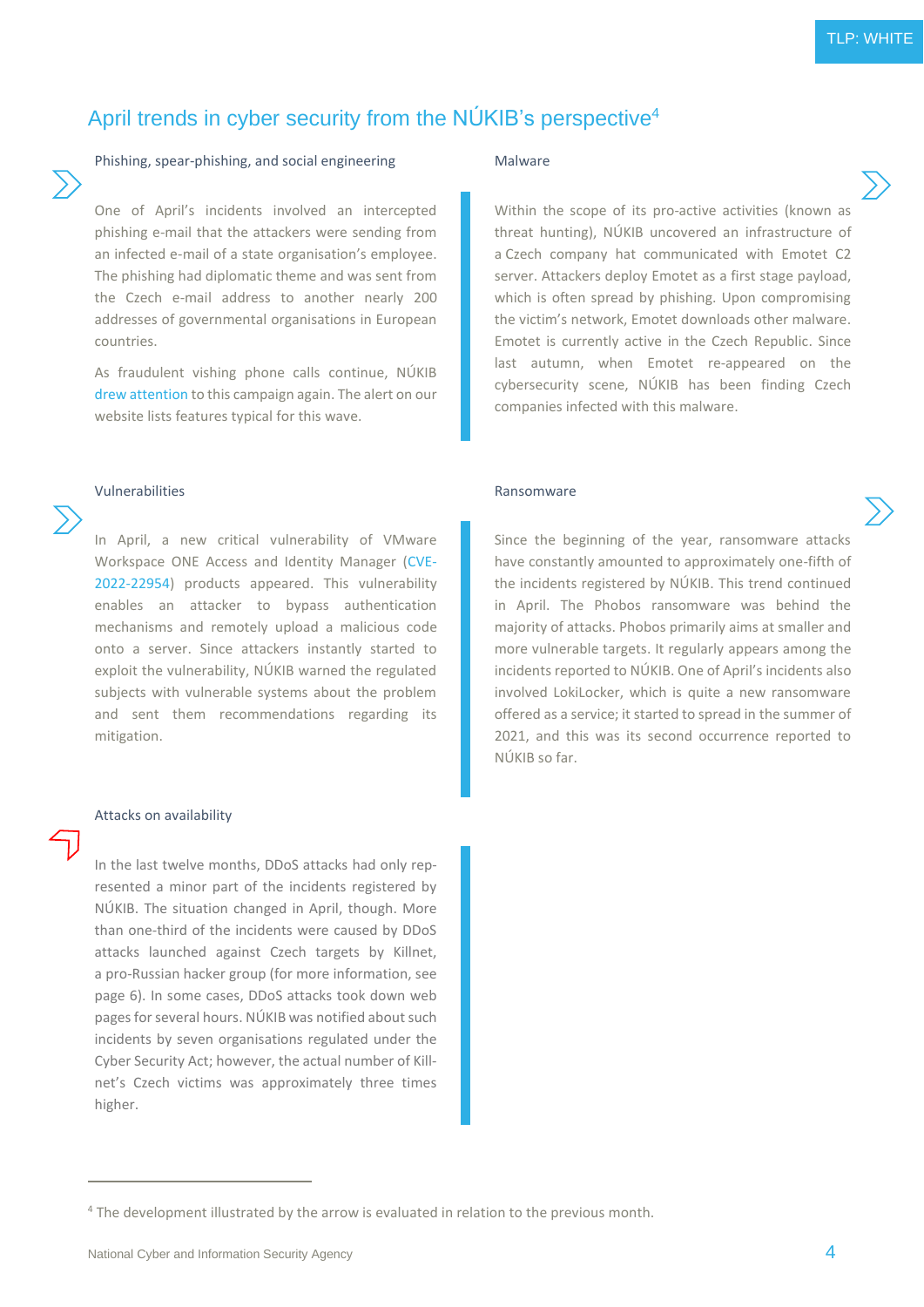# <span id="page-5-0"></span>Technique of the month: Malicious File

NÚKIB also evaluates cyber incidents on the basis of the [MITRE ATT&CK](https://attack.mitre.org/) framework, which serves as an overview of known techniques and tactics used in cyber attacks. The prevailing method among April's incidents was Malicious File, which is a method employed by most APT and cybercriminal groups in their campaigns and which is a common part of phishing attacks.

With **Malicious File**, attackers rely on a user to open a file and run the malicious code. This method is typical for spear-phishing e-mails, for example, which try to persuade the user to open an infected attachment and thereby launch the malicious code hidden in it. Among April's incidents, the Malicious File method was most often reported in connection with phishing. The attackers used the method in the initial stages of cyberattacks; however, it can also be used later when the attackers are already present in the victim's network. After compromising the network, they can create a file, save it on a shared disc and wait until other users open it and enable them lateral movement.

### **MITRE ID: [T1204.002](https://attack.mitre.org/techniques/T1204/002/)**

**Mitigation:** The T1204.002 technique can be mitigated at two levels. At the technical level, sandboxing of attachments, at least in the case of potentially problematic file types (zip, exe, ps1, and js) and warning users about password-protected archives are suitable measures. The most frequently abused method in connection with malicious attachments is still macros in Office documents. At the level of technical measures, this attack vector can be most easily prevented via domain policies by blocking macro functions for users that do not need them for their work. Yet technical measures alone are not enough. It is essential to train users continuously and draw their attention to the risks associated with social engineering and the latest trends in phishing so that they are able to detect them themselves.

A representation of the Malicious File in the Kill Chain showing at which point attackers use the technique:

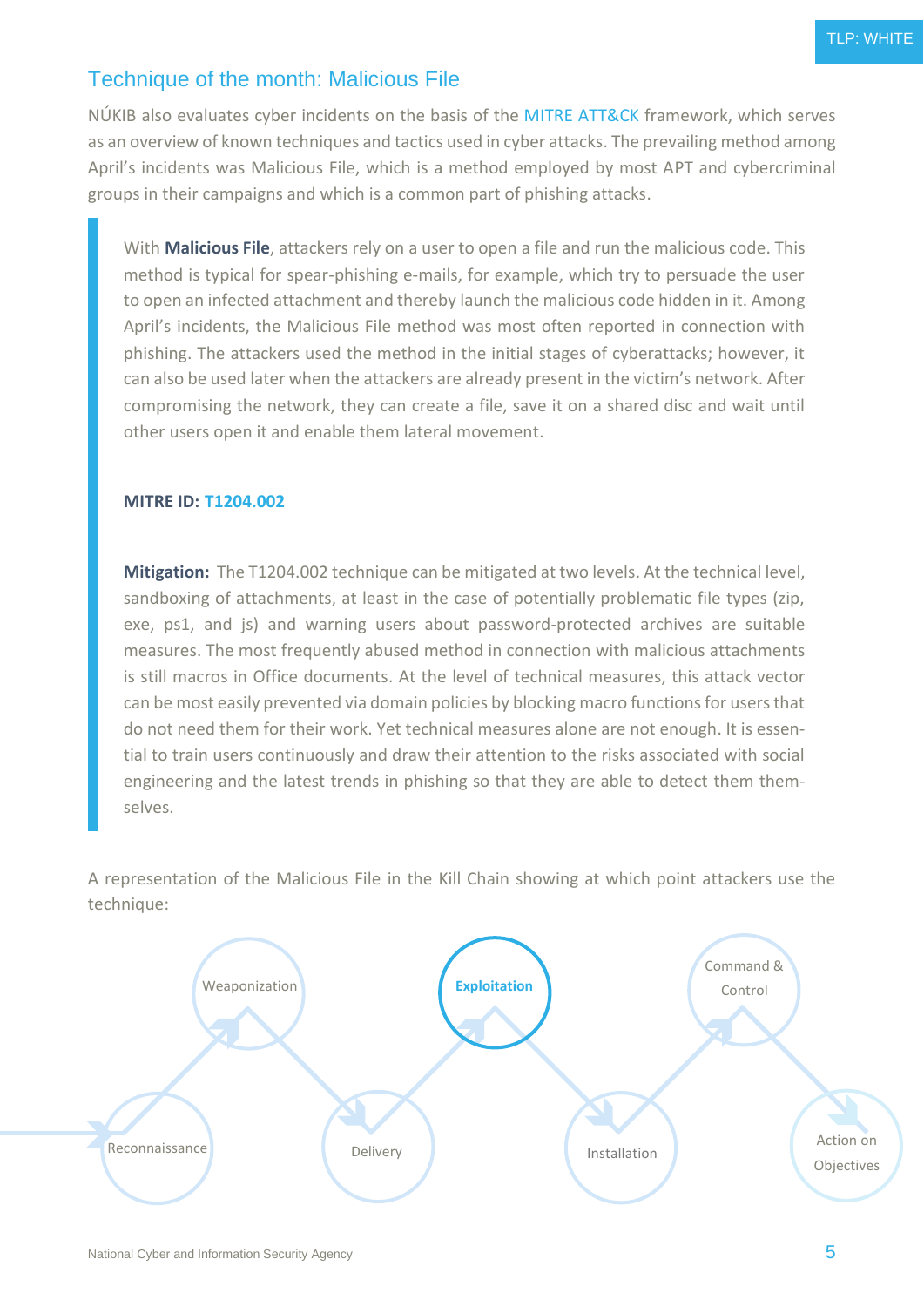# Focus on a threat: DDoS campaign launched by Killnet

<span id="page-6-0"></span>In the second half of April, a pro-Russian hacker group known as Killnet launched two series of DDoS attacks against webpages of Czech subjects. The attacks are likely connected to the Czech Republic's support to Ukraine. Fig. 1: Killnet's telegram account

The first wave occurred between 19 and 21 April and affected thir-teen subjects, including [NÚKIB](https://twitter.com/NUKIB_CZ/status/1516865189244809223?cxt=HHwWjsC9kcu2_owqAAAA) and Czech Ministries. The beginning of the attacks coincided with the announcement of Ukrainian heavy weaponry being repaired in the Czech Republic. The second wave took place in the night of 27 April, when the attackers launched attacks against another nine subjects. Killnet announced the initiation of the attacks against Czech organisations on its Telegram account (see Figure 1).

The attacks were generally less sophisticated, causing the unavailability of web pages. In principle, DDoS attacks overwhelm a service accessible via the Internet with a flood of traffic but do not compromise the organisation's information systems. Consequently, Killnet did not get to the data stored in the attacked organisations. Its goal probably was to harm the reputation of the attacked organisations.



Technical aspects of the attacks by Killnet

Based on data from one of the incidents, NÚKIB identified the attacks as L4 TCP ACK DDoS. It is an attack on the transport layer that employs TCP ACK or TCP ACK-PUSH segments, which are used to confirm received data in legitimate communication. This sort of attack is more difficult to mitigate since it is not easy to distinguish legitimate ACK packets from the malicious ones. As a result, the computational power of the infrastructure's server or firewall is exhausted due to the heavy traffic of forged communication.

Killnet is a Russian-speaking group that, based on its [statements,](https://therecord.media/russia-or-ukraine-hacking-groups-take-sides/?msclkid=235244a7ba6611ec92f21c9bd3b8ee49) supports the Russian Federation. This affects its choice of targets. Besides those in the Czech Republic, the group has also attacked organisations and governmental institutions in other NATO states and Ukraine. But for one case, all the attacks were of the DDoS type. An exception was an alleged theft of the Kyiv prosecutor's data, which coincided with the discovery of the Bucha massacre. <sup>5</sup> Bucha falls under the jurisdiction of the prosecution office in the capital of Ukraine. Like in the Czech Republic, the DDoS attacks in other states also coincided with important events, typically military or humanitarian support to Ukraine.

NÚKIB has been pointing out the increased risk of cyberattacks since the beginning of the Russian aggression. On 25 February, NÚKIB issued a [Warning,](file:///C:/Users/001425/Downloads/2022-02-25_varovani-final%20(2).pdf) which, among others, contains a whole range of preventive and reactive measures against DDoS attacks. Since the Ukrainian war is very likely to continue affecting the Czech Republic in cyberspace, we draw attention to the Warning again and recommend all organisations to implement the mentioned measures. The document provides a guide on how to prepare for a potential DDoS attack and mitigate one that has already occurred.

<sup>5</sup> Killnet informed about the attack on its Telegram account